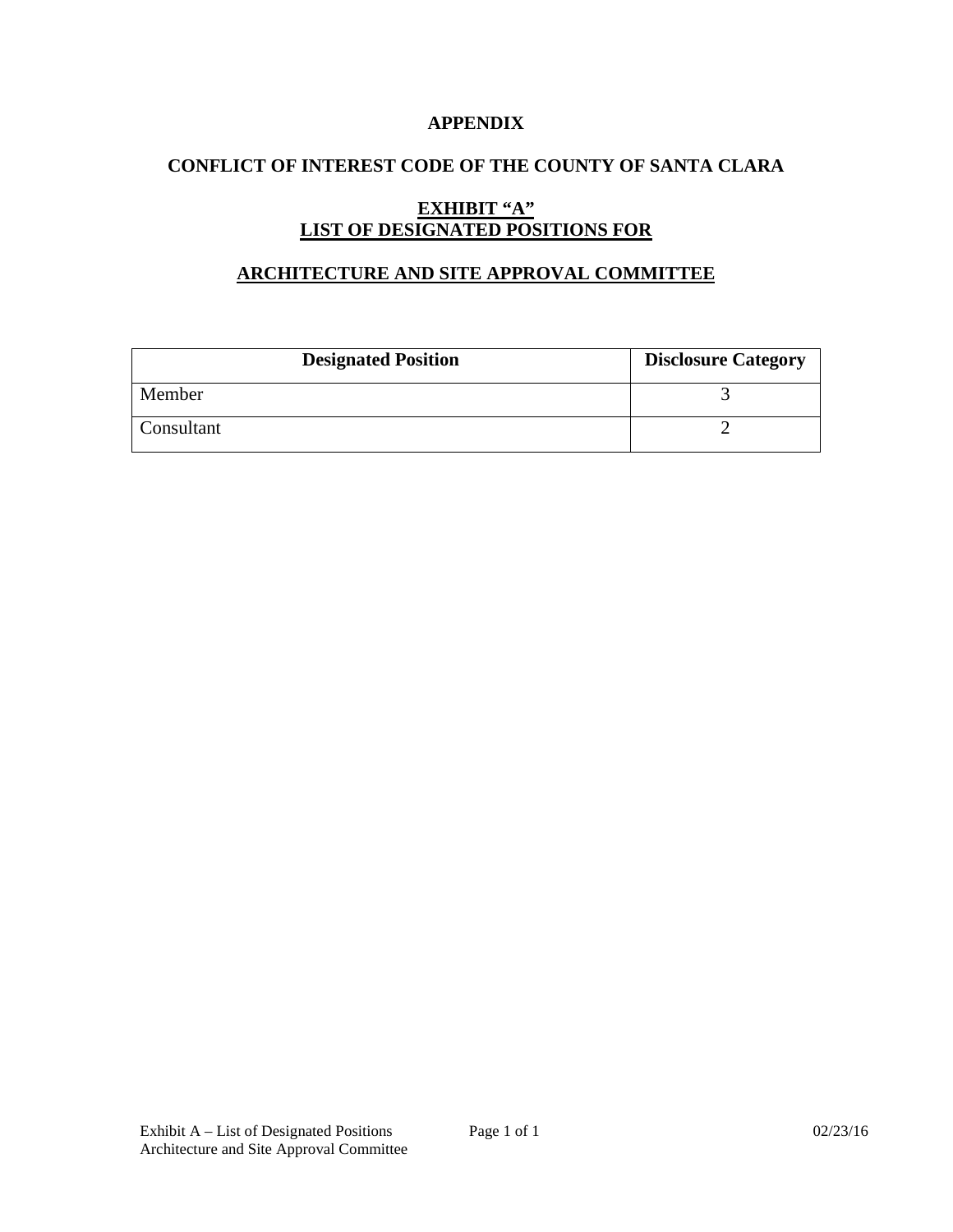### **APPENDIX**

# **CONFLICT OF INTEREST CODE OF THE COUNTY OF SANTA CLARA**

# **EXHIBIT "B" DISCLOSURE CATEGORIES FOR**

# **ARCHITECTURE AND SITE APPROVAL COMMITTEE**

Pursuant to the County of Santa Clara's Conflict of Interest Code, Disclosure Categories 1 and 2 shall read as follows for all Code Agencies.

**Disclosure Category 1:** Category 1: Persons in this category shall disclose:

(1) all investments in, business positions in, and income (including gifts, loans and travel payments) from:

(a) all sources that provide, plan to provide, or have provided in the last two years, leased facilities, goods, equipment, vehicles, machinery or services, including training or consulting services, to the County; (b) all sources that are subject to the regulatory, permit or licensing authority of, or have an application for a license or permit pending before, the County;

(c) all sources that receive, are planning to apply to receive, or have received in the last two years, grants or other monies from or through the County; and

(2) all interests in real property in the County of Santa Clara located entirely or partly within the County, or within two miles of County boundaries, or of any land owned or used by the County.

**Disclosure Category 2**: Each Consultant shall disclose: (1) all investments in, business positions in, and income (including gifts, loans and travel payments) from: (a) all sources that provide, plan to provide, or have provided in the last two years, leased facilities, goods, equipment, vehicles, machinery or services, including training or consulting services, to the County; (b) all sources that are subject to the regulatory, permit or licensing authority of, or have an application for a license or permit pending before, the County; (c) all sources that receive, are planning to apply to receive, or have received in the last two years, grants or other monies from or through the County; and (2) all interests in real property in the County of Santa Clara located entirely or partly within the County, or within two miles of County boundaries, or of any land owned or used by the County, subject to the following limitation: the Code Agency for which a consultant works may determine in writing, following approval by County Counsel as to form and legality, that the particular consultant is hired to perform a range of duties that is limited in scope and, thus, is not required to comply with the full disclosure requirements described above, but